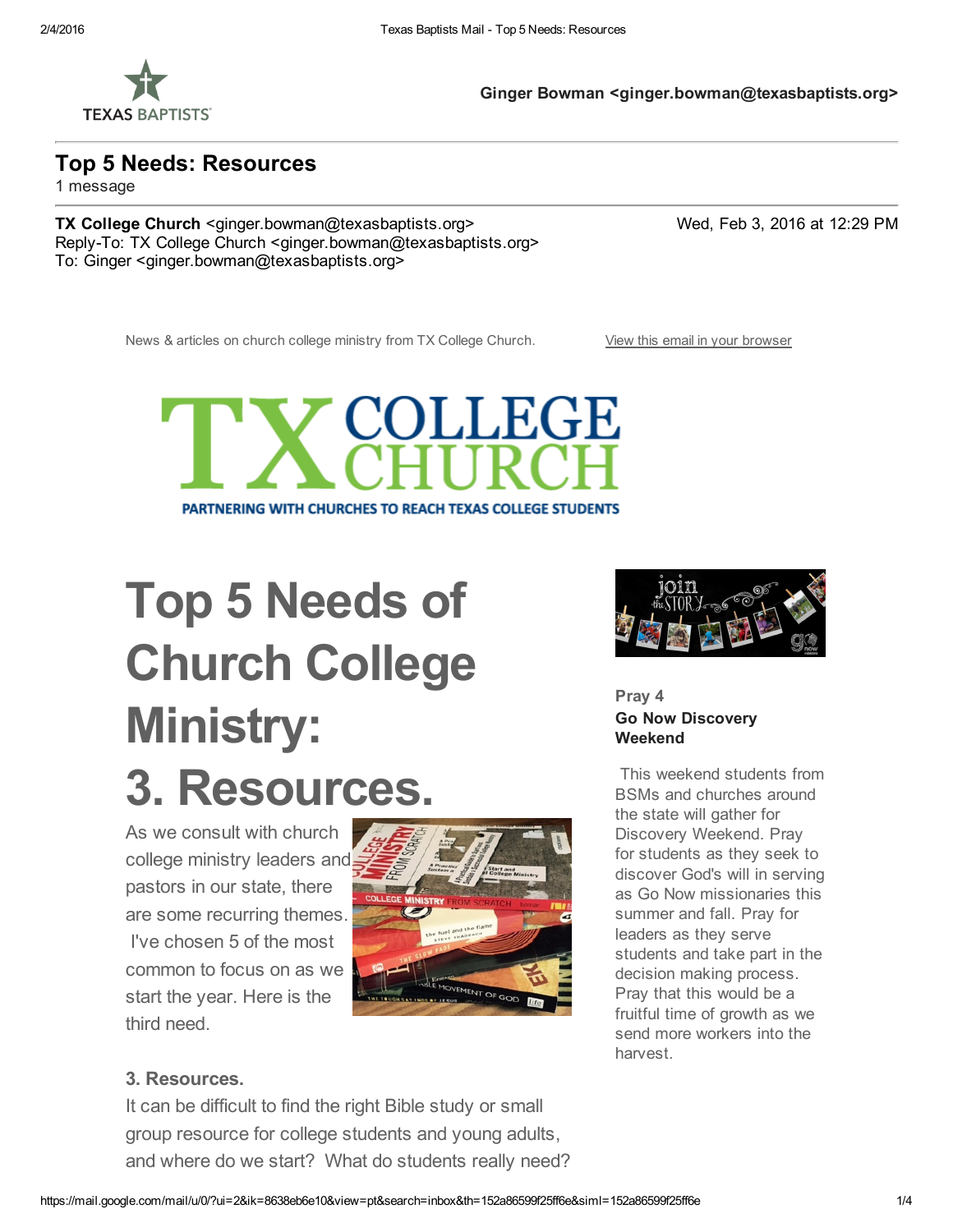How can we be sure we are connecting with them? Fortunately right now there are many good resources available for college ministry. Here are a few suggestions for leading students and a few to help leaders know this generation better.

#### 1.Bible Study Resources

Lifeway has several good resources available: Short term studies are available covering a range of topics or books of the Bible, like Chase the Goose, by Mark Batterson, Connect the Dots by Mike Hurt, Birds and Bees by Gregg Matte, and Abide by Jared Wilson. Some offer video segments to use in teaching. Most have study guides that can be bought and used throughout the week. These studies are also good for discussion based small groups.

Longer term studies are also available and can be part a curriculum designed for the whole church. Both Bible Studies for Life and Explore the Bible have components specifically for young adults. The Gospel Project does not have a young adult specific study but is customizable for young adults. Find these resources at www.lifeway.com/Bible-Study/Young-Adult

Life Bible Study is a good option and offers most studies online. Price is based on the size of your group. Both long term studies and short term studies are available and each lesson has a variety of teaching plan options including college/young adult. Long term studies are designed for a year and include Yaweh: Divine Encounters in the Old Testament and Ekklesia: The Unstoppable Movement of God. Short term studies for small groups include Awestruck: Celebration of God (A study in Psalms) and Collisions: My Expectations – God's Character (Four key encounters in Genesis) Find these studies at [www.lifebiblestudystore.com/](http://collegiatechurchlife.us1.list-manage2.com/track/click?u=05bce292c6d030cdf9b00c9a8&id=c9b5cd0fa8&e=464e710706).

Texas Baptist Collegiate Ministry has 3 series of studies for college students available through BaptistWay Press. Designed for small group study,



College Metro is in Texas this year! April 4-6, 2016 The College Metro conference is for churchbased college leaders and their spouses. This is your chance to be encouraged & equipped for ministry, specifically through worship, group sessions, round table discussions, and seminars. Whether you're a college pastor, college ministry staff, small group leader, Sunday school teacher, or volunteer, we'd love to have you join us.

Blake Arrington, Metro President and College Minister at Green Acres Baptist Church in Tyler says, "I came to Metro for the first time as an associate and then as a college minister. Metro has helped me network with others doing the work, given me encouragement when I was weak, given me ideas when I had run out and reminded me of what the Main Thing was. You do not want to miss this amazing time of rest and encouragement. God has placed you where you are for a reason, and He is using you! Come be the iron that sharpens iron, we're all in this together!"

Find out more info at [collegemetro.com.](http://collegiatechurchlife.us1.list-manage2.com/track/click?u=05bce292c6d030cdf9b00c9a8&id=02ab2fc8f5&e=464e710706)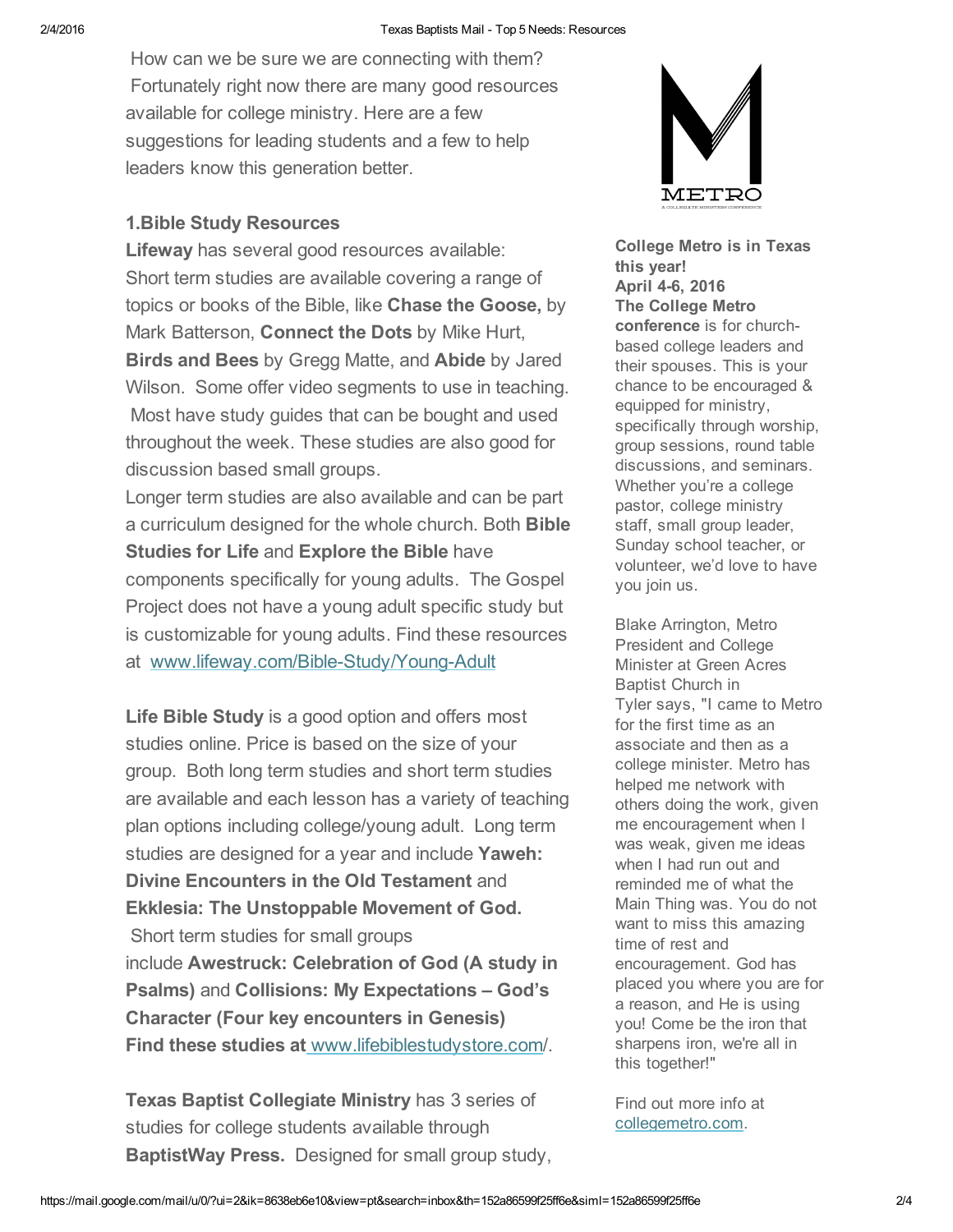these studies addresses specific areas of spiritual formation that students are often missing. Find these Bible studies available for free from BaptistWay Press at [http://baptistwaypress.org/students/college/.](http://collegiatechurchlife.us1.list-manage.com/track/click?u=05bce292c6d030cdf9b00c9a8&id=a04c0a4c6c&e=464e710706)

#### 2. Resources for Leaders of College Students

Here are some of our favorite reads for working with college students and young adults. These would be great to give to a college leader/teacher to help them better understand and connect with the students they lead.

Generation iY: Secrets to Connecting With Today's Teens & Young Adults in the Digital Age, Tim Elmore, Poet Gardener Publishing, 2015. Great read on this young adult generation and how we can

connect with the. College Ministry in a Post-Christian Culture,

Stephen Lutz, The House Studio, 2011. An overview of college ministry in the current cultural climate and what matters most when engaging today's students.

The Slow Fade: Why You Matter in the Story of

Twentysomethings, Reggie Joiner, Chuck Bomar, AbbieSmith, David C. Cook Publishing, 2010. Great read for potential mentors with college students. Helps in understanding todays students and why adults are crucial to their spiritual development.

**College Ministry from Scratch, Chuck Bomar,** ZondervanPress, 2010. If you're just starting a college ministry or a college Bible study, this book is for you. Bomar helps leaders focus on the essentials for college ministry.

Lost and Found: The Younger Unchurched and the Churches that Reach Them, Ed Stetzer, Richie Stanley and Jason Hayes. Lifeway, 2009. Still a great read on the cultural shift that has occurred and how the church can still connect with young adults.

There are many other resources that we could list, but this is a great start.

Got a favorite resource you want to share? Maybe you have one to add to the list? [Share](http://collegiatechurchlife.us1.list-manage1.com/track/click?u=05bce292c6d030cdf9b00c9a8&id=96b6398425&e=464e710706) it with us here

## facebook. signal your

### Like us on Facebook!

Just another way to get connected to others doing church college ministry and updates about what's happening. Click [here.](http://collegiatechurchlife.us1.list-manage.com/track/click?u=05bce292c6d030cdf9b00c9a8&id=3c49494815&e=464e710706)